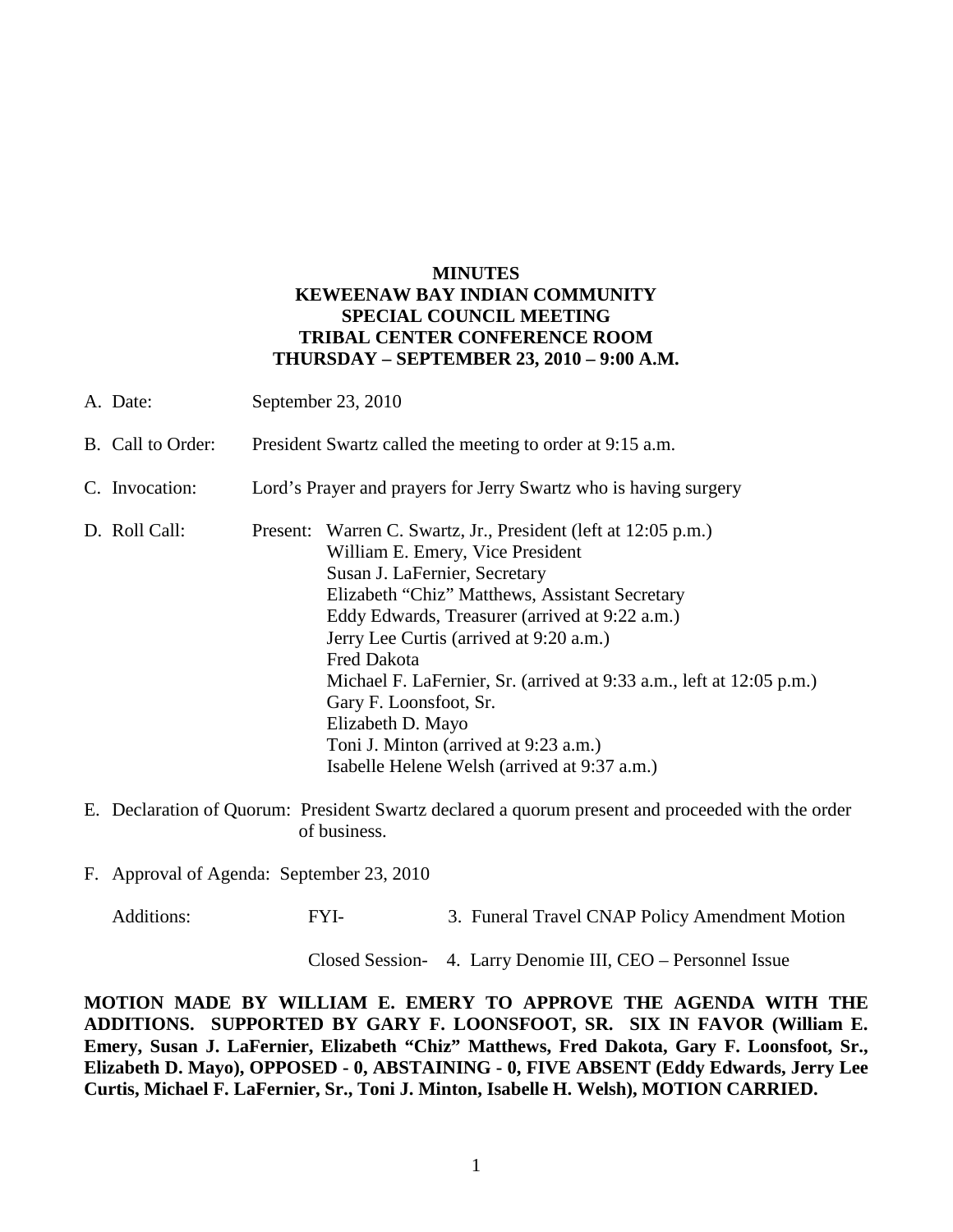# **Jerry Lee Curtis arrived at 9:20 a.m.**

# **Eddy Edwards arrived at 9:22 a.m.**

## **Toni Minton arrived at 9:23 a.m.**

- G. For Your Information:
	- 1. LVD-L'Anse Trail Corridor Plan USDA Forest Service Ottawa National Forest MOU for your review
	- 2. An Invite to the Red Cliff Tribal Council Ground Breaking Ceremony for their New Casino and Hotel Resort October 1, 2010
	- 3. Funeral Travel CNAP Policy Amendment Motion Clarification (9-16-11)
- H. New Business:
	- 1. Todd Warner, NRD
		- a) Sand Point Habitat Restoration Scope of Work

### **Mike LaFernier, Sr. arrived at 9:33 a.m.**

### **Isabelle Welsh arrived at 9:37 a.m.**

**MOTION MADE BY ELIZABETH D. MAYO TO APPROVE WAHMHOFF LAKE SUPERIOR TREE FARM TO DO THE MOBILIZATION AND DEMOBILIZATION, OVERSIGHT QUALITY ASSURANCE, SIGHT PREP, PLANTING, IRRIGATION, AND REVEGETATING THE SOUTHERN PORTION; AND TO UTILIZE IN-HOUSE TO DO THE MOUND SOIL, TOPSOIL, BOULDERS, RECREATION TRAIL EXTENSION TO THE SOUTH, AND COVER SOILS TO THE SOUTH; OR IF NOT IN-HOUSE, UTILIZE INDIAN CONTRACTORS. SUPPORTED BY GARY F. LOONSFOOT, SR. ALL IN FAVOR (William E. Emery, Susan J. LaFernier, Elizabeth "Chiz" Matthews, Eddy Edwards, Jerry Lee Curtis, Fred Dakota, Michael F. LaFernier, Sr., Gary F. Loonsfoot, Sr., Elizabeth D. Mayo, Toni J. Minton, Isabelle H. Welsh), OPPOSED - 0, ABSTAINING - 0, ABSENT - 0, MOTION CARRIED.**

> b) Groundwater Sampling Bids and Contractor Selection - AECOM GEO Probe Drilling Services – \$7,650.00

**MOTION MADE BY WILLIAM E. EMERY TO APPROVE AECOM FOR GEO PROBE DRILLING SERVICES TO SAMPLE GROUNDWATER (3) AT THE POWER DAM ROAD PROPERTY AND FORMER DRAPER LAKESHORE PROPERTY. SUPPORTED BY SUSAN J. LAFERNIER. ALL IN FAVOR (William E. Emery, Susan J. LaFernier, Elizabeth "Chiz" Matthews, Eddy Edwards, Jerry Lee Curtis, Fred Dakota, Michael F. LaFernier, Sr., Gary F. Loonsfoot, Sr., Elizabeth D. Mayo, Toni J. Minton, Isabelle H. Welsh), OPPOSED - 0, ABSTAINING - 0, ABSENT - 0, MOTION CARRIED.**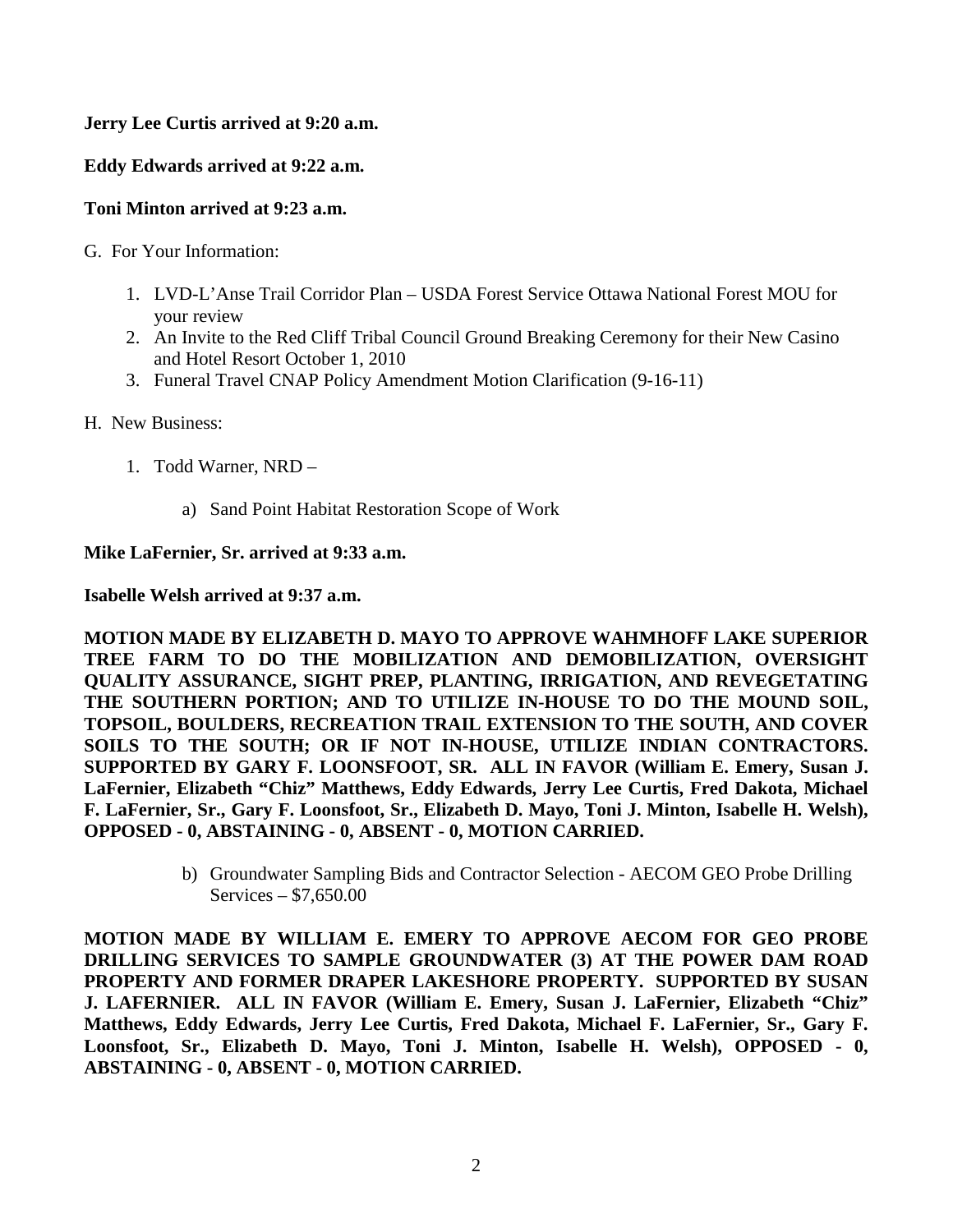2. Bruce LaPointe, Project Manager – Early Childhood Education Center Utility Service Purchase Request

**MOTION MADE BY GARY F. LOONSFOOT, SR. TO APPROVE THE MATERIAL AND LABOR COST FOR THE ELECTRIC WORK FOR THE NEW KBIC EARLY CHILDHOOD EDUCATION CENTER BUILDING IN THE AMOUNT OF \$27,047.26 BETWEEN THE COMMUNITY AND THE VILLAGE OF BARAGA. SUPPORTED BY FRED DAKOTA. TEN IN FAVOR (William E. Emery, Susan J. LaFernier, Elizabeth "Chiz" Matthews, Eddy Edwards, Jerry Lee Curtis, Fred Dakota, Michael F. LaFernier, Sr., Gary F. Loonsfoot, Sr., Toni J. Minton, Isabelle H. Welsh), OPPOSED - 0, ABSTAINING - 0, ONE ABSENT (Elizabeth D. Mayo), MOTION CARRIED.**

(Elizabeth Mayo out of the room)

- 3. Jason Ayres, Realty Officer
	- a) Resolution KB-1773-2010 IRR Baraga County Road Commission/BIA Co-op Agreement for Roadway Improvement Projects FY2010

**MOTION MADE BY WILLIAM E. EMERY TO APPROVE RESOLUTION KB-1773-2010 IRR CO-OP AGREEMENT WITH BARAGA COUNTY ROAD COMMISSION PROJECTS FY2010. SUPPORTED BY TONI J. MINTON. TEN IN FAVOR (William E. Emery, Susan J. LaFernier, Elizabeth "Chiz" Matthews, Eddy Edwards, Jerry Lee Curtis, Fred Dakota, Gary F. Loonsfoot, Sr., Elizabeth D. Mayo, Toni J. Minton, Isabelle H. Welsh), OPPOSED - 0, ABSTAINING - 0, ONE ABSENT (Michael F. LaFernier, Sr.), MOTION CARRIED.**

(Mike LaFernier, Sr. is out of the room)

b) Resolution KB-1774-2010 Charles W. Gauthier Residential Lease on Whirl-I-Gig Road

**MOTION MADE BY TONI J. MINTON TO APPROVE RESOLUTION KB-1774-2010 CHARLES W. GAUTHIER RESIDENTIAL LEASE ON WHIRL-I-GIG ROAD. SUPPORTED BY ELIZABETH "CHIZ" MATTHEWS. ALL IN FAVOR (William E. Emery, Susan J. LaFernier, Elizabeth "Chiz" Matthews, Eddy Edwards, Jerry Lee Curtis, Fred Dakota, Michael F. LaFernier, Sr., Gary F. Loonsfoot, Sr., Elizabeth D. Mayo, Toni J. Minton, Isabelle H. Welsh), OPPOSED - 0, ABSTAINING - 0, ABSENT - 0, MOTION CARRIED.**

> c) Resolution KB-1775-2010 Land Acquisition/Purchase Agreement – Ford Farm Road - 40 acres - Jeff Fish for \$32,000.00

**MOTION MADE BY EDDY EDWARDS TO APPROVE RESOLUTION KB-1775-2010 LAND ACQUISITION FORD FARM ROAD. SUPPORTED BY MICHAEL F. LAFERNIER, SR. ALL IN FAVOR (William E. Emery, Susan J. LaFernier, Elizabeth "Chiz" Matthews, Eddy Edwards, Jerry Lee Curtis, Fred Dakota, Michael F. LaFernier, Sr., Gary F. Loonsfoot, Sr., Elizabeth D. Mayo, Toni J. Minton, Isabelle H. Welsh), OPPOSED - 0, ABSTAINING - 0, ABSENT - 0, MOTION CARRIED.**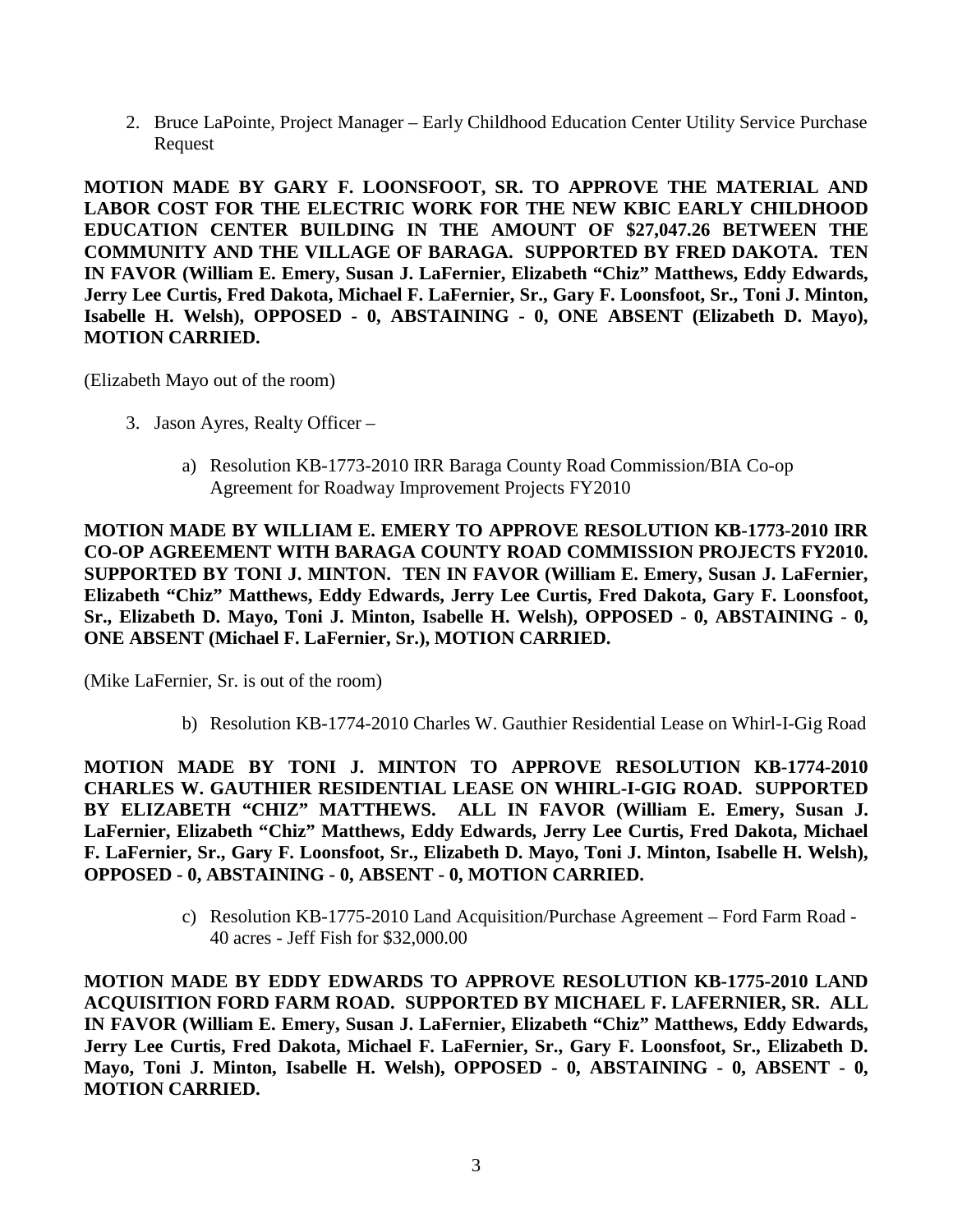### **Break: 10:15 – 10:30 a.m.**

4. President Swartz – Youth Committee Applicants

**MOTION MADE BY ELIZABETH "CHIZ" MATTHEWS TO APPROVE JEANNE KAUPPILA, CAROLE LAPOINTE, MICHELLE MAKI, AND NANETTE BECK TO THE YOUTH COMMITTEE FOR TWO-YEAR TERMS BEGINNING OCTOBER 2010 CONTINGENT UPON A SATISFACTORY BACKGROUND CHECK. SUPPORTED BY MICHAEL F. LAFERNIER, SR. ALL IN FAVOR (William E. Emery, Susan J. LaFernier, Elizabeth "Chiz" Matthews, Eddy Edwards, Jerry Lee Curtis, Fred Dakota, Michael F. LaFernier, Sr., Gary F. Loonsfoot, Sr., Elizabeth D. Mayo, Toni J. Minton, Isabelle H. Welsh), OPPOSED - 0, ABSTAINING - 0, ABSENT - 0, MOTION CARRIED.**

Elizabeth Mayo and Eddy Edwards were interested in attending as Council Representatives.

Eddy Edwards will be Council Representative on the Youth Committee.

- I. Closed Session:
	- 1. John Baker, Attorney
		- a) Marquette and Baraga Casino Feasibility Analysis August 2010 by Gaming Market Advisors
		- b) Compact Extension Update
	- 2. Budget Review
	- 3. Sarah Smith, Assistant CEO Newsletter Independent Contractor Agreement
	- 4. Larry Denomie III, CEO/Pauline Spruce, Personnel Director Personnel Issue

**MOTION MADE BY WILLIAM E. EMERY TO GO INTO CLOSED SESSION AT 10:44 A.M. OPEN TO TRIBAL MEMBERS FOR BUDGET REVIEWS. SUPPORTED BY ELIZABETH "CHIZ" MATTHEWS. NINE IN FAVOR (William E. Emery, Susan J. LaFernier, Elizabeth "Chiz" Matthews, Eddy Edwards, Jerry Lee Curtis, Michael F. LaFernier, Sr., Gary F. Loonsfoot, Sr., Toni J. Minton, Isabelle H. Welsh), TWO OPPOSED (Fred Dakota, Elizabeth D. Mayo), ABSTAINING - 0, ABSENT - 0, MOTION CARRIED.**

**Break: 10:55 – 11:05 a.m.** 

**Lunch: 12:05 – 1:15 p.m.** 

**Mike LaFernier, Sr. left at 12:05 p.m.** 

**President Swartz left at 12:05 p.m.**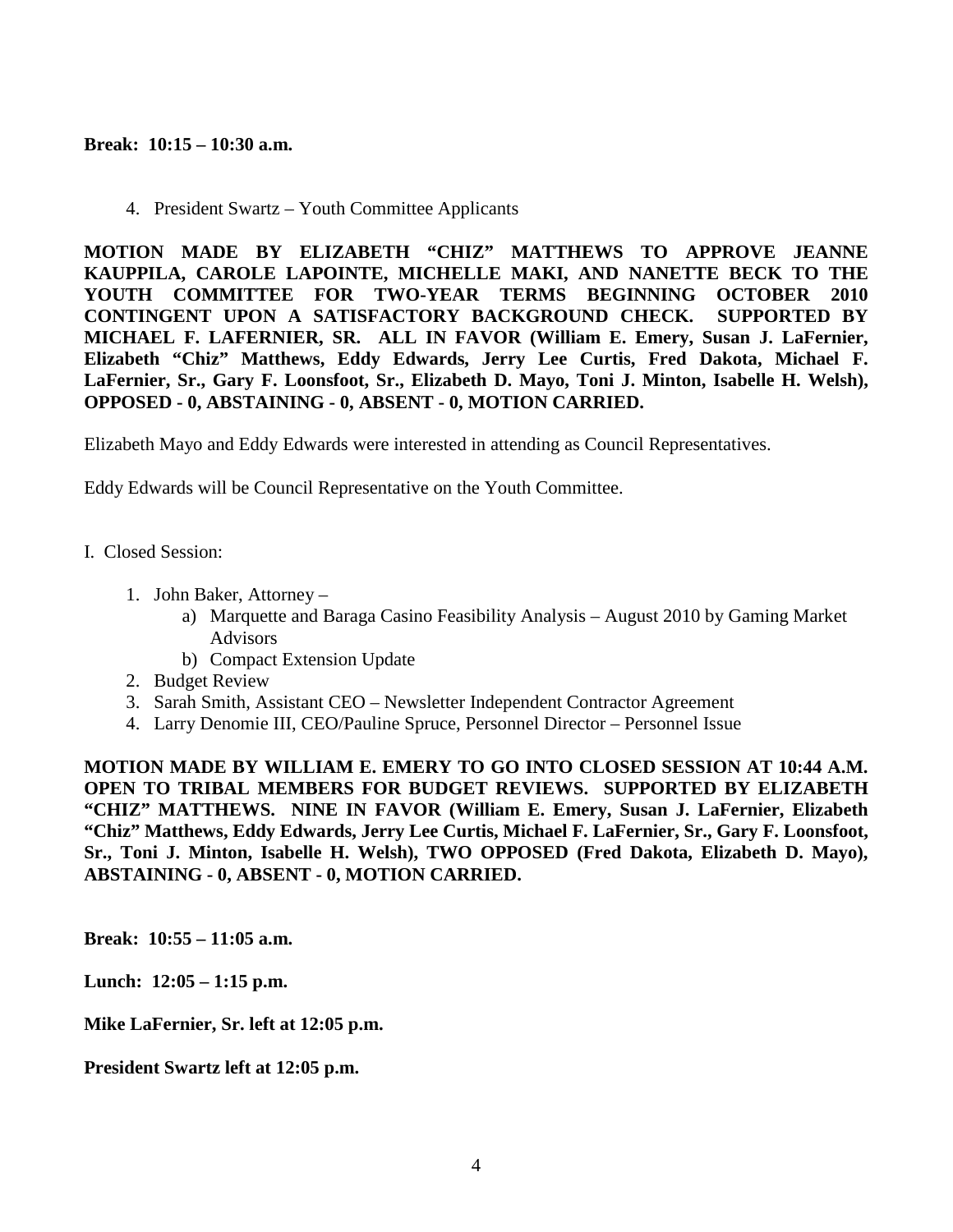[Vice President Emery is Chairing]

**MOTION MADE BY ELIZABETH D. MAYO TO GO INTO OPEN SESSION AT 1:45 P.M. SUPPORTED BY FRED DAKOTA. NINE IN FAVOR (Susan J. LaFernier, Elizabeth "Chiz" Matthews, Eddy Edwards, Jerry Lee Curtis, Fred Dakota, Gary F. Loonsfoot, Sr., Elizabeth D. Mayo, Toni J. Minton, Isabelle H. Welsh), OPPOSED - 0, ABSTAINING - 0, TWO ABSENT (Warren C. Swartz, Jr., Michael F. LaFernier, Sr.), MOTION CARRIED.**

Lauri Denomie Newsletter Agreement –

**MOTION MADE BY FRED DAKOTA TO APPROVE THE INDEPENDENT CONTRACTOR AGREEMENT WITH LAURI DENOMIE FOR THE NEWSLETTER. SUPPORTED BY GARY F. LOONSFOOT, SR. NINE IN FAVOR (Susan J. LaFernier, Elizabeth "Chiz" Matthews, Eddy Edwards, Jerry Lee Curtis, Fred Dakota, Gary F. Loonsfoot, Sr., Elizabeth D. Mayo, Toni J. Minton, Isabelle H. Welsh), OPPOSED - 0, ABSTAINING - 0, TWO ABSENT (Warren C. Swartz, Jr., Michael F. LaFernier, Sr.), MOTION CARRIED.**

Yvette Friisvall Amended and Restated Services Agreement –

**MOTION MADE BY ELIZABETH D. MAYO TO APPROVE THE AMENDED AND RESTATED SERVICES AGREEMENT WITH YVETTE FRIISVALL IN PROOFREADING THE RECODIFICATION OF THE CODE. SUPPORTED BY FRED DAKOTA. NINE IN FAVOR (Susan J. LaFernier, Elizabeth "Chiz" Matthews, Eddy Edwards, Jerry Lee Curtis, Fred Dakota, Gary F. Loonsfoot, Sr., Elizabeth D. Mayo, Toni J. Minton, Isabelle H. Welsh), OPPOSED - 0, ABSTAINING - 0, TWO ABSENT (Warren C. Swartz, Jr., Michael F. LaFernier, Sr.), MOTION CARRIED.**

Proposed Marquette Airport Casino Business Plan –

**MOTION MADE BY EDDY EDWARDS TO DIRECT STAFF TO PREPARE A BUSINESS PLAN FOR THE PROPOSED MARQUETTE AIRPORT CASINO FOR THE TWO-PART APPLICATION AND IN THAT PLAN STAFF WILL DETERMINE THE COST OF CONSTRUCTION FROM A QUALIFIED FIRM AND PURSUE A REPUTABLE LENDER. SUPPORTED BY GARY F. LOONSFOOT, SR. SIX IN FAVOR (Elizabeth "Chiz" Matthews, Eddy Edwards, Jerry Lee Curtis, Gary F. Loonsfoot, Sr., Toni J. Minton, Isabelle H. Welsh), THREE OPPOSED (Susan J. LaFernier, Fred Dakota, Elizabeth D. Mayo), ABSTAINING - 0, TWO ABSENT (Warren C. Swartz, Jr., Michael F. LaFernier, Sr.), MOTION CARRIED.**